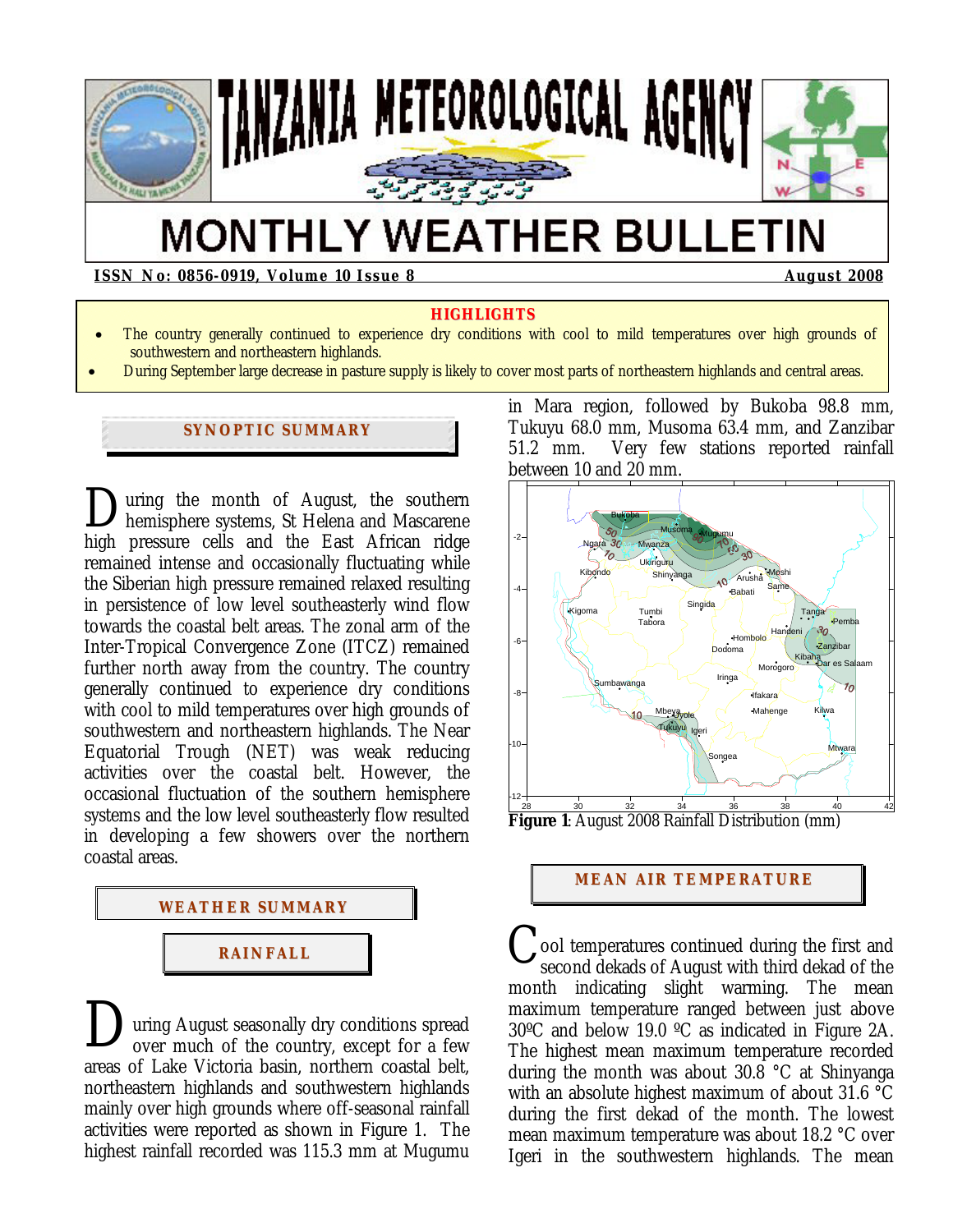minimum air temperature ranged from just below 8 ºC to slightly above 22 ºC.



 **Fig 2A:** August 2008 Mean Maximum Temperature (°C)

The lowest value of the mean minimum temperature was about 7.2 °C observed at Igeri, while the highest value was about 22.9 °C recorded at Pemba as shown in Fig. 2B.



The lowest temperature was experienced over southwestern highlands (Mbeya, Sumbawanga, and south Iringa including Igeri) where the mean minimum temperatures were generally between 7 °C and 12°C. Igeri however, recorded an absolute minimum temperature of about 7°C during second dekad of the month.

# **MEAN SUNSHINE HOURS**

 $S$  unshine hours across the country during August<br>indicate that the mean duration of bright indicate that the mean duration of bright sunshine hours ranged from about 4 hrs/day to above 10 hrs/day as shown in Figure 3. Long bright sunshine hours  $(> 10 \text{ hrs/day})$  occurred over parts of Singida, Tabora, Mbeya, Iringa, and Dodoma regions, whereas short durations  $\left($  < 3 hrs/day) were experienced over some parts of northeastern highlands around mount Kilimanjaro. Cloudy conditions over northeastern highlands shortened bright sunshine durations.



# **MEAN WI ND SPEED**

uring the period mean wind speeds across the During the period mean wind speeds across the country ranged between about 2 to 13 km/hr as indicated in Figure 4. Some parts of southern coast, central, and northeastern highlands regions experienced windy conditions that exceeded 10 km/hr. Calm conditions and low wind speeds of about 6 km/hr were recorded over most parts of Morogoro and Ruvuma regions. However, increased windy and dry conditions have increased prospects for occurrences of dust devils, wind erosion, and higher evaporation rates.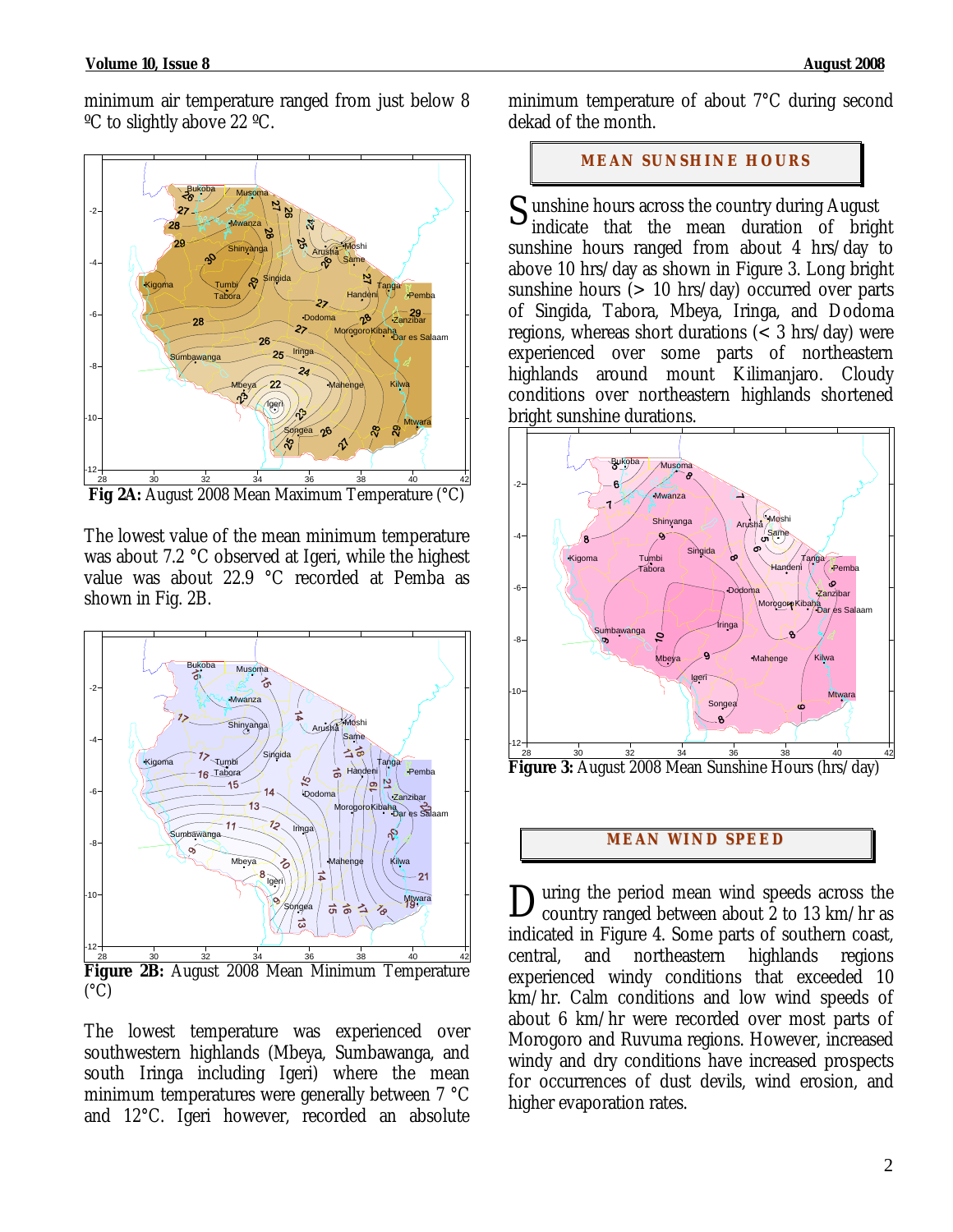

**Figure 4:** August 2008 Mean wind speed (mm)

## **SATELLITE I NFORMATION**

**Fean vegetation condition during the third dekad**  $\rm M_{\rm \odot}^{\rm \rm \, can}$  vegetation condition during the third dekad  $\rm M_{\rm \odot}$  August is indicated in Figure 5 in a NOAA satellite imagery, depicting the Normalized Difference Vegetation Index (NDVI).



**Fig 5: Vegetation for the period of August 21-31, 2008** 

Generally the status of vegetation condition turned turning poor across the country except over a few areas in the southern sector of the country and along the coastal belt where medium to high vegetation greening were observed during the third dekad of the month as depicted in Figure 5 by vegetation indices.

On the other hand, vegetation condition and cover deteriorated (low to very low NDVI) over the northern areas (Arusha, Kilimanjaro, and Manyara regions), Lake Victoria basin (Kagera, Mara, Mwanza, and Shinyanga), and central (Tabora, Singida, and Dodoma regions), areas which are potential for livestock keeping. During September low vegetation condition is likely to cover most parts of central regions and northeastern highlands depicting poor pasture supply for livestock.

## **AGROMETEOROLOGICAL SUMMARY**

ontinued decreasing trend of soil moisture levels Continued decreasing trend of soil moisture levels<br>
Wwas observed during the third dekad of the month, signifying real features of a dry season across the country. Late harvesting of maize crop continued over high ground areas of southwestern highlands (Njombe district), while wheat crop has reached harvesting stage. Picking of coffee was progressing well over northeastern highlands, southwestern highlands and the Lake Victoria basin, whereas some areas of the Lake basin have started land preparation for the next farming season.

Market supply for cassava over several areas of the country continued fairly well, while pasture conditions and water availability for livestock and wildlife were declining.

# **HYDROMETEOROLOGICAL SUMMARY**

ow humidity and prevailing winds during August L ow humidity and prevailing winds during August<br>resulted into higher evaporation rates leading to a reduction in water levels in lakes and dams, and rivers flow discharges. Consequently water for domestic and industrial purposes should be used sparingly.